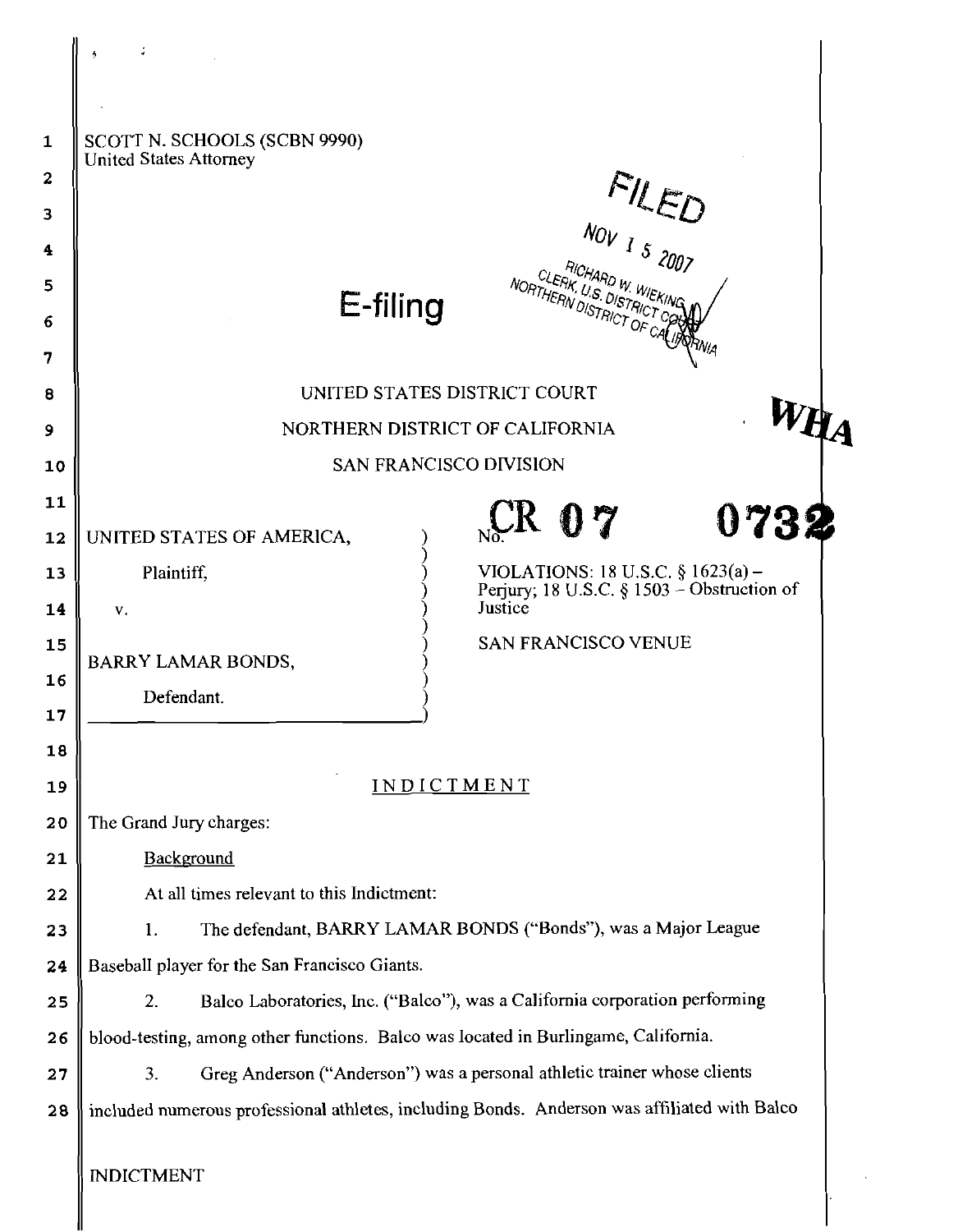$\mathbf{1}$ in that, among other things, he: obtained illegal drugs for later distribution to his clients  $\overline{2}$ (including professional athletes); submitted biological specimens from his clients to Balco for  $\overline{\mathbf{3}}$ testing (including sending the specimens off to outside laboratories for analysis); and obtained  $\overline{\mathbf{4}}$ the laboratory analysis results of those specimens from Balco.

4. A federal criminal investigation ("the criminal investigation"), led by the Internal 5 6 Revenue Service-Criminal Investigation Division ("IRS-CID), commenced in the Northern  $\overline{7}$ District of California concerning Balco's distribution of anabolic steroids and other illegal performance-enhancing drugs and the related money laundering of proceeds from the drug 8  $\overline{9}$ distributions. The criminal investigation initially resulted in an indictment and the convictions of 10 four defendants on federal charges, including illegal drug distribution and money laundering offenses.  $11$ 

*5.* One focus of the criminal investigation, among others, concerned whether Balco,  $12$ Anderson, and others were engaged in illegal drug distribution and money laundering arising  $13$ from distributions of illegal drugs to professional athletes and others. 14

15 6. As part of the criminal investigation, on or about September 3, 2003, federal search warrants, issued in the Northern District of California, were executed. Among other  $16$ 17 things, investigators obtained evidence concerning Bonds and his relationship with Anderson and  $-18$ Balco.

19 7. As part of the criminal investigation, several professional athletes, including but not limited to Bonds, along with other witnesses, were subpoenaed before the Federal Grand Jury 20  $21$ to provide, among other things, testimony about their knowledge and involvement with Balco and its employees, including but not limited to Victor Conte and James Valente, as well as any 22 23 relationship with Anderson.

 $24$ **8.** On or about December 4,2003, Bonds testified before the Grand Jury. Bonds received an Order of Immunity for his Grand Jury testimony, pursuant to 18 U.S.C. § 6003 and 25 28 C.F.R. **8** 0.175, and was informed that pursuant to that order neither his testimony nor any 26  $27$ information directly or indirectly derived from his testimony could be used against him in any  $28$ criminal case except a prosecution for perjury, false declaration, or otherwise failing to comply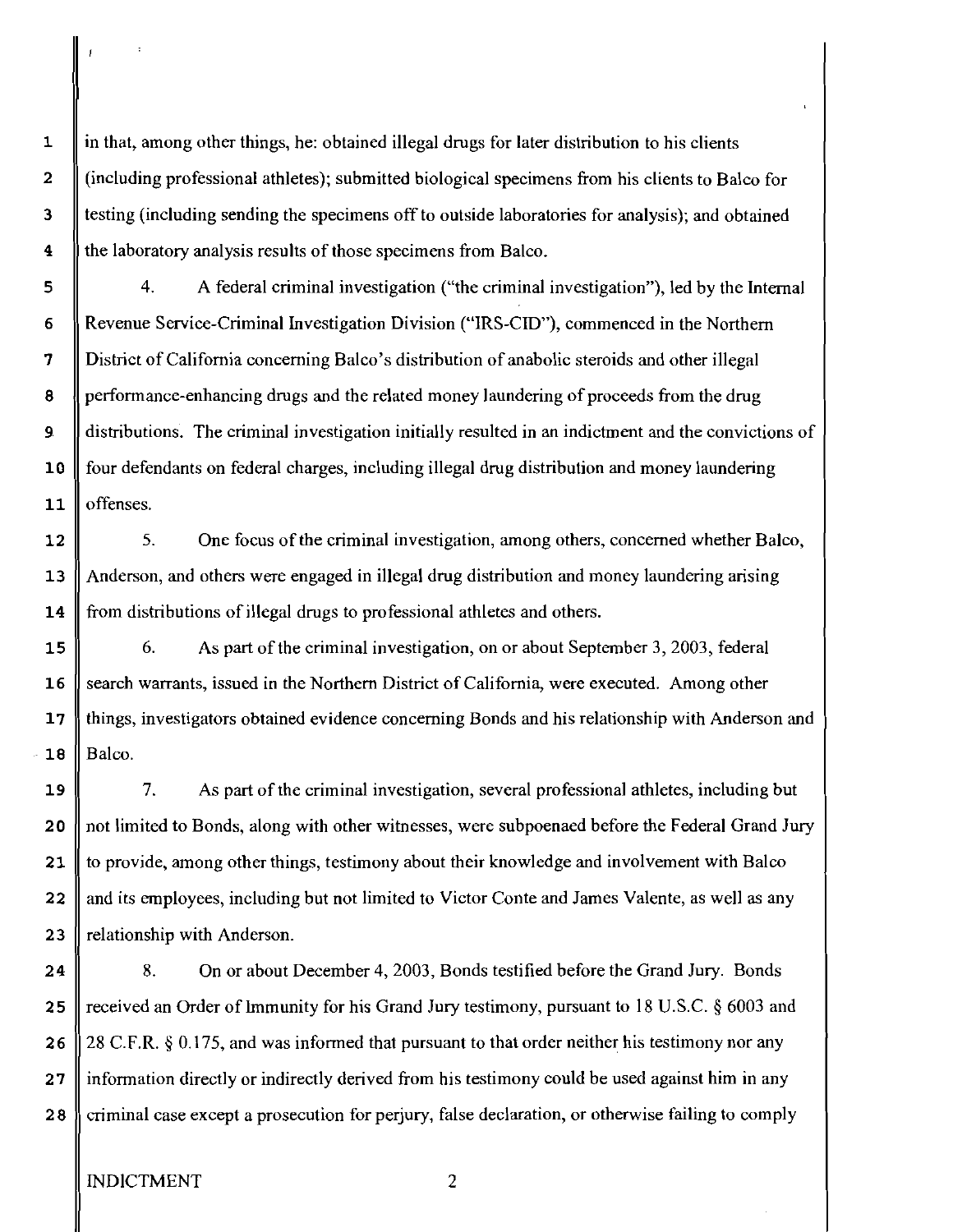$\mathbf{1}$ 

 $\overline{2}$ 

 $\overline{\mathbf{3}}$ 

 $\overline{\mathbf{4}}$ 

with the Court's order.

9. During the criminal investigation, evidence was obtained including positive tests for the presence of anabolic steroids and other performance-enhancing substances for Bonds and other professional athletes.

5 COUNT ONE: (18 U.S.C. *5* 1623(a) - **Perjury)** 

6 10. The factual allegations contained in paragraphs one through nine above are 7 incorporated herein as if set forth in full.

11. On or about December 4,2003, in the Northern District of California, the 8 defendant,  $9$ 

 $10$ 

## BARRY LAMAR BONDS,

having taken an oath to testify truthfully in a proceeding before a Grand Jury sitting in the  $11$ Northern District of California, unlawfully, willfully, knowingly, and contrary to such oath, did  $12$ make false material declarations, that is, he gave the following underlined false testimony:  $13$ 

*Q:* I know the answer - - let me ask you this again. I know we kind of got the into 14 this. Let me be real clear about this. Did he [Anderson] ever give you anything that you  $15$ knew to be a steroid? Did he ever give a steroid?  $16$ 

17 A: I don't think Greg would do anything like that to me and jeopardize our friendship. I just don't think he would do that. 18

Q: Well, when you say you don't think he would do that, to your knowledge, **1** mean, 19  $20$ did you ever take any steroids that he gave you?

 $21$ (a) A: Not that I know of.

 $22$ 

### \*\*\*\*\*\*\*\*\*\*\*\*\*\*\*\*\*\*\*\*\*\*\*\*\*\*\*\*\*\*\*\*

Q: Okay. So, 1 got to ask, Mr. Bonds. There's this number associated on a document  $23$  $24$ with your name, and corresponding to Barry B. on the other document, and it does have these two listed anabolic steroids as testing positive in connection with it. Do you follow 25 26 my question?

A: I follow where you're going, yeah.  $27$ 

 $28$ 

Q: So, 1 guess I got to ask the question again, I mean, did you take steroids? And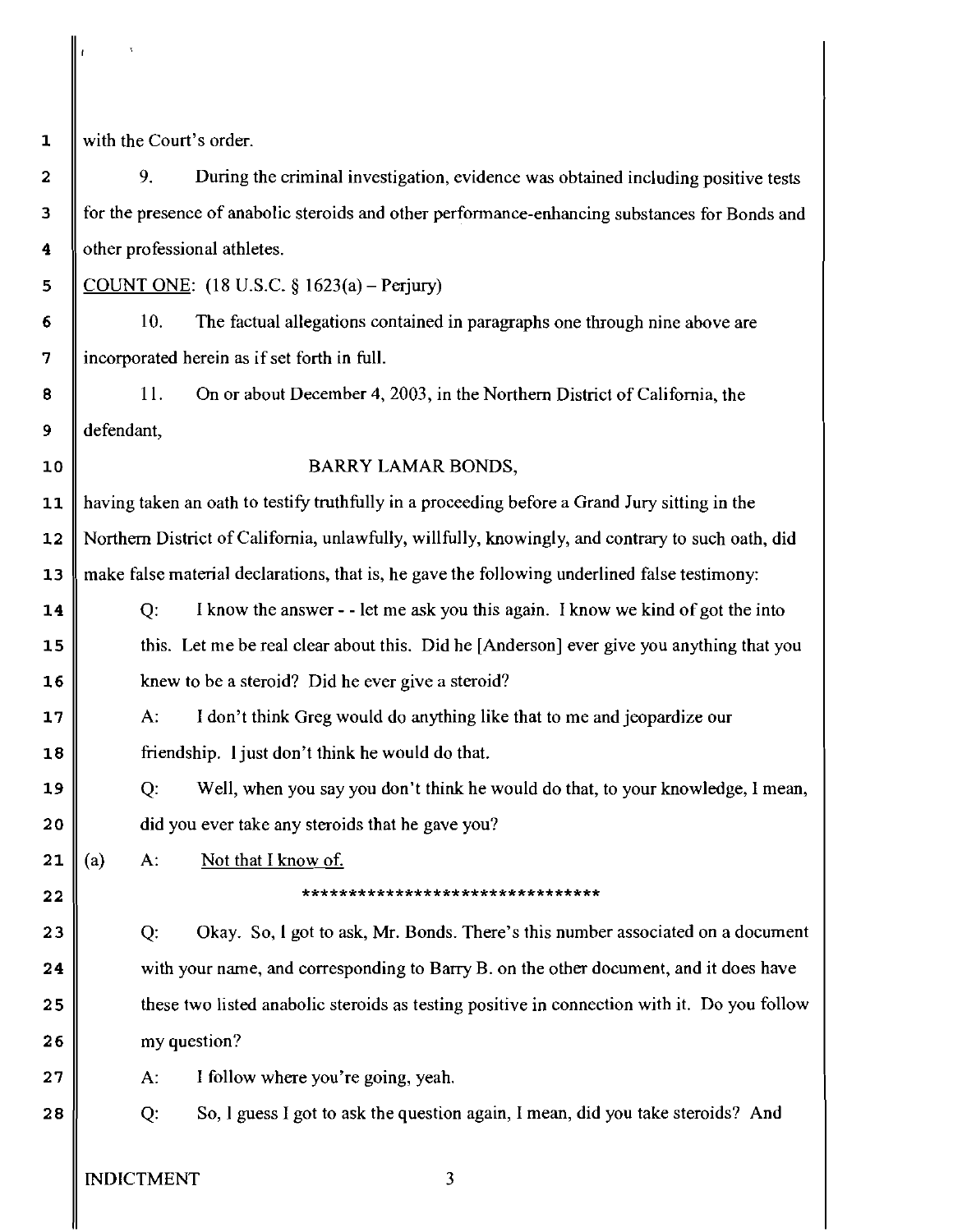| 1                       |                         |                                                                      | specifically this test the is in November of 2000. So, I'm going to ask you in the weeks |  |  |
|-------------------------|-------------------------|----------------------------------------------------------------------|------------------------------------------------------------------------------------------|--|--|
| $\overline{\mathbf{2}}$ |                         | and months leading up to November 2000, were you taking steroids - - |                                                                                          |  |  |
| $\overline{\mathbf{3}}$ | (b)                     | $A$ :                                                                | <u>No.</u>                                                                               |  |  |
| 4                       |                         | Q.                                                                   | - - or anything like that?                                                               |  |  |
| 5                       | (c)                     | A:                                                                   | No. I wasn't at all. I've never seen these documents. I've never seen these              |  |  |
| $6\phantom{1}6$         |                         | papers.                                                              |                                                                                          |  |  |
| 7                       |                         |                                                                      | ********************************                                                         |  |  |
| 8                       |                         | Q:                                                                   | So, starting in December 2001, on this page, again, there's BB here, which               |  |  |
| 9                       |                         | obviously are consistent with your initials; correct?                |                                                                                          |  |  |
| 10                      |                         | A:                                                                   | He could know other BBs.                                                                 |  |  |
| 11                      |                         | Q:                                                                   | Correct.                                                                                 |  |  |
| 12                      |                         |                                                                      | But BB would also be your initials; is that correct.                                     |  |  |
| 13                      |                         | A:                                                                   | That's correct.                                                                          |  |  |
| 14                      |                         |                                                                      | ********************************                                                         |  |  |
| 15                      |                         | Q.                                                                   | Okay. Were you obtaining testosterone from Mr. Anderson during this period of            |  |  |
| 16                      |                         | time?                                                                |                                                                                          |  |  |
| 17                      | (d)                     | A:                                                                   | Not at all.                                                                              |  |  |
| 18                      |                         |                                                                      | ********************************                                                         |  |  |
| 19                      |                         | $Q$ :                                                                | In January 2001 were you taking either the flax seed oil or the cream?                   |  |  |
| 20                      |                         | $A$ :                                                                | No.                                                                                      |  |  |
| 21                      |                         | Q:                                                                   | And were you taking any other steroids?                                                  |  |  |
| 22                      | (e)                     | A:                                                                   | <u>No.</u>                                                                               |  |  |
| 23                      |                         | All in violation of Title 18, United States Code, Section 1623(a).   |                                                                                          |  |  |
| 24                      | $^{\prime\prime\prime}$ |                                                                      |                                                                                          |  |  |
| 25                      | 111                     |                                                                      |                                                                                          |  |  |
| 26                      | 111                     |                                                                      |                                                                                          |  |  |
| 27                      | 111                     |                                                                      |                                                                                          |  |  |
| 28                      | 111                     |                                                                      |                                                                                          |  |  |
|                         | <b>INDICTMENT</b><br>4  |                                                                      |                                                                                          |  |  |

║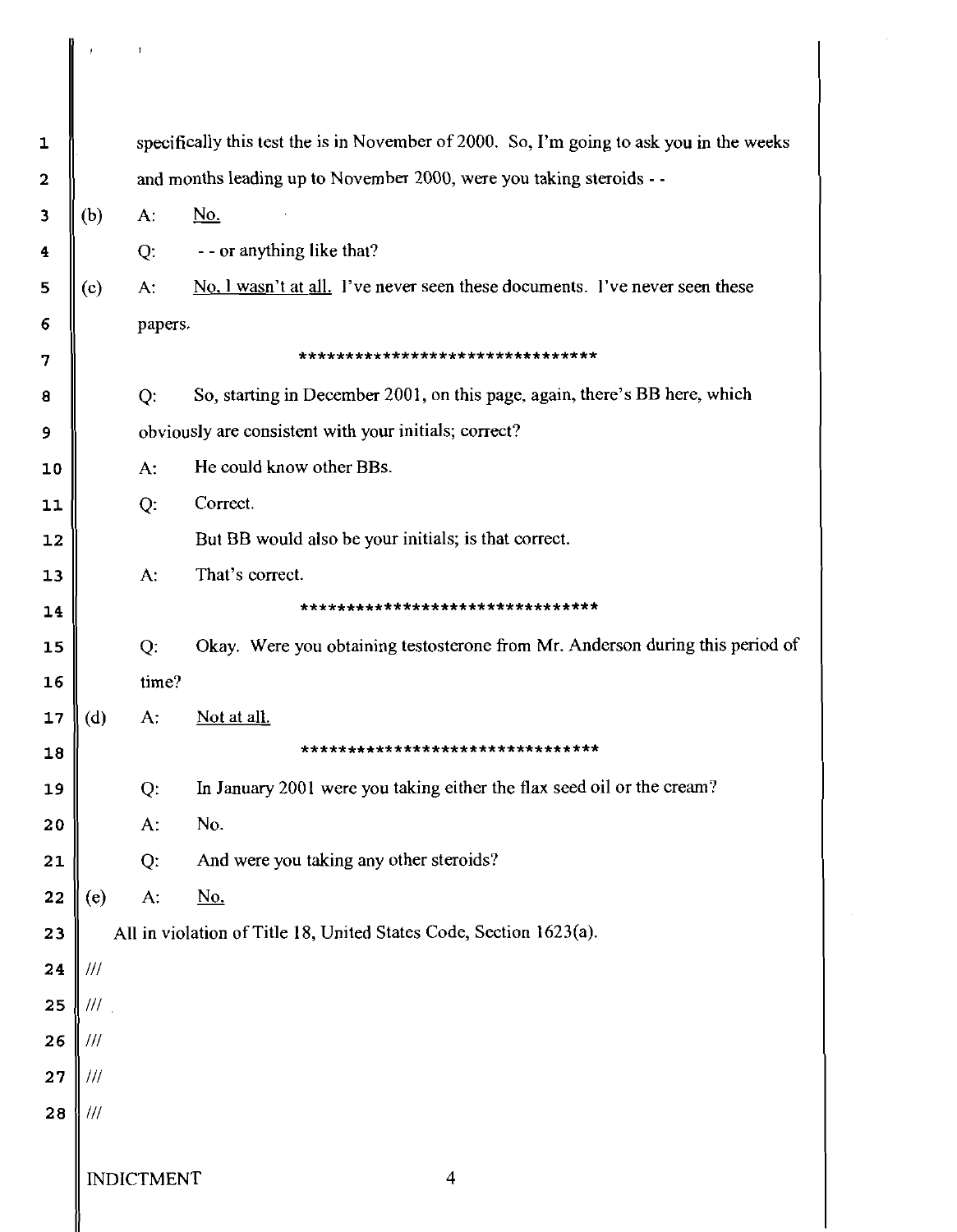# COUNT TWO:  $(18 \text{ U.S.C. } 8 \text{ 1623(a)} -$ Periury)

12. The factual allegations contained in paragraphs one through nine above are incorporated herein as if set forth in full.

13. On or about December 4,2003, in the Northern District of California, the defendant,

## BARRY LAMAR BONDS,

having taken an oath to testify truthfully in a proceeding before a Grand Jury sitting in the Northern District of California, unlawfully, willfully, knowingly, and contrary to such oath, did make false material declarations, that is, he gave the following underlined false testimony:

Q: Did Greg ever give you anything that required a syringe to inject yourself with?

A: I've only had one doctor touch me. And that's my only personal doctor.

Greg, like 1 said, we don't get into each others' personal Iives. We're friends, but I don't - we don't sit around and talk baseball, because he knows I don't want - don't come to my house talking basebalI. If you want to come to my house and talk about fishing, some other stuff, we'll be good friends. You wme around talking about baseball, you go on. I don't talk about his business. You know what 1 mean?

#### \*\*\*\*\*\*\*\*\*\*\*\*\*\*\*\*\*\*\*\*\*\*\*\*\*\*\*\*\*\*\*

Q: So no one else other than perhaps the team doctor and your personal physician has ever injected anything in to you or taken anything out?

A: WeIl, there's other doctors from surgeries. I can answer that question, if you're getting technical like that. Sure, there are other people that have stuck needles in me and have drawn out - - I've had a bunch of surgeries, yes.

Q: So - -

A: So sorry.

Q: - - the team physician, when you've had surgery, and your own personal  $26$ physician. But no other individuals like Mr. Anderson or any associates of his?

 $27$ (a) A: No, no.

 $28$ 

\*\*\*\*\*\*\*\*\*\*\*\*\*\*\*\*\*\*\*\*\*\*\*\*\*\*\*\*\*\*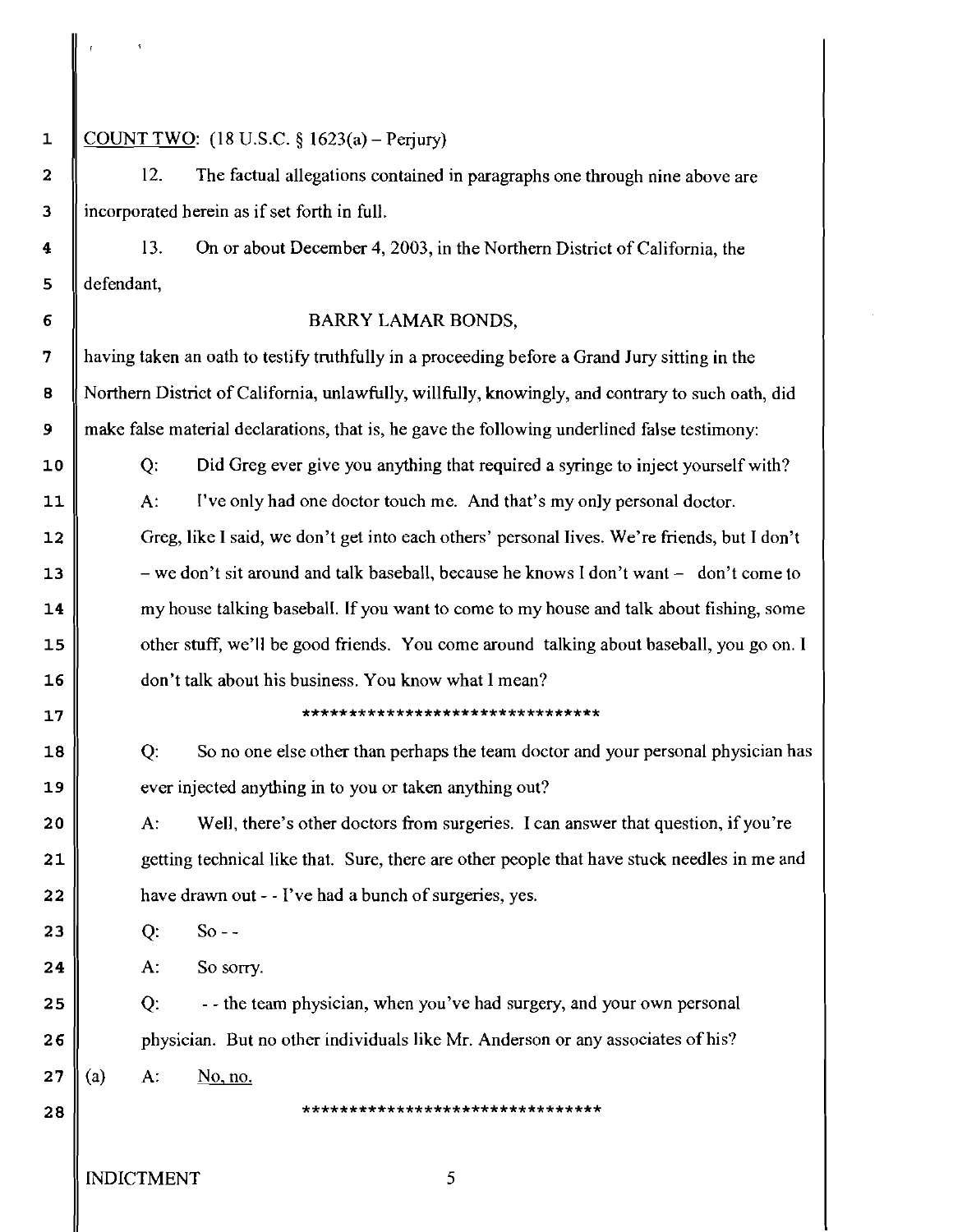| $\mathbf 1$  |                                                                                                   | Q:                | And, again, I guess we've covered this, but - - and did he [Anderson] ever give              |  |
|--------------|---------------------------------------------------------------------------------------------------|-------------------|----------------------------------------------------------------------------------------------|--|
| $\mathbf{2}$ | you anything that he told you had to be taken with a needle or syringe?                           |                   |                                                                                              |  |
| З            |                                                                                                   | A:                | Greg wouldn't do that. He knows I'm against that stuff. So, he would never                   |  |
| 4            | come up to me - - he would never jeopardize our friendship like that.                             |                   |                                                                                              |  |
| 5            |                                                                                                   | Q:                | Okay. So, just so I'm clear, the answer is no to that, he never gave you anything            |  |
| 6            | like that?                                                                                        |                   |                                                                                              |  |
| 7            | (b)                                                                                               | A:                | Right.                                                                                       |  |
| 8            | All in violation of Title 18, United States Code, Section 1623(a).                                |                   |                                                                                              |  |
| $\mathbf{9}$ | COUNT THREE: $(18 \text{ U.S.C. } § 1623(a) - Perjury)$                                           |                   |                                                                                              |  |
| 10           |                                                                                                   | 14.               | The factual allegations contained in paragraphs one through nine above are                   |  |
| 11           |                                                                                                   |                   | incorporated herein as if set forth in full.                                                 |  |
| 12           |                                                                                                   | 15.               | On or about December 4, 2003, in the Northern District of California, the                    |  |
| 13           | defendant,                                                                                        |                   |                                                                                              |  |
| 14           |                                                                                                   |                   | <b>BARRY LAMAR BONDS,</b>                                                                    |  |
| 15           | having taken an oath to testify truthfully in a proceeding before a Grand Jury sitting in the     |                   |                                                                                              |  |
| 16           | Northern District of California, unlawfully, willfully, knowingly, and contrary to such oath, did |                   |                                                                                              |  |
| 17           |                                                                                                   |                   | make false material declarations, that is, he gave the following underlined false testimony: |  |
| 18           |                                                                                                   | Q:                | All right. Did Greg ever talk to you or give you anything called human growth                |  |
| 19           | hormone?                                                                                          |                   |                                                                                              |  |
| 20           | (a)                                                                                               | $A$ :             | No.                                                                                          |  |
| 21           |                                                                                                   |                   | *********************************                                                            |  |
| 22           |                                                                                                   | Q:                | And, again, just to be clear and then I'll leave it, but he [Anderson] never gave            |  |
| 23           | you anything that you understood to be human growth hormone? Did he ever give you                 |                   |                                                                                              |  |
| 24           | anything like that?                                                                               |                   |                                                                                              |  |
| 25           | (b)                                                                                               | $A$ :             | <u>No.</u>                                                                                   |  |
| 26           |                                                                                                   |                   | *********************************                                                            |  |
| 27           |                                                                                                   | Q.                | And were you obtaining growth hormone from Mr. Anderson?                                     |  |
| 28           | (c)                                                                                               | $A$ :             | Not at all.                                                                                  |  |
|              |                                                                                                   |                   |                                                                                              |  |
|              |                                                                                                   | <b>INDICTMENT</b> | 6                                                                                            |  |

 $\begin{array}{|c|c|c|}\hline \rule{0pt}{16pt} & & \multicolumn{1}{|c|}{\text{ }} \\ \hline \rule{0pt}{16pt} & & \multicolumn{1}{|c|}{\text{ }} \\ \hline \rule{0pt}{16pt} & & \multicolumn{1}{|c|}{\text{ }} \\ \hline \rule{0pt}{16pt} & & \multicolumn{1}{|c|}{\text{ }} \\ \hline \rule{0pt}{16pt} & & \multicolumn{1}{|c|}{\text{ }} \\ \hline \rule{0pt}{16pt} & & \multicolumn{1}{|c|}{\text{ }} \\ \hline \rule{0pt}{16pt} & & \multicolumn{1}{$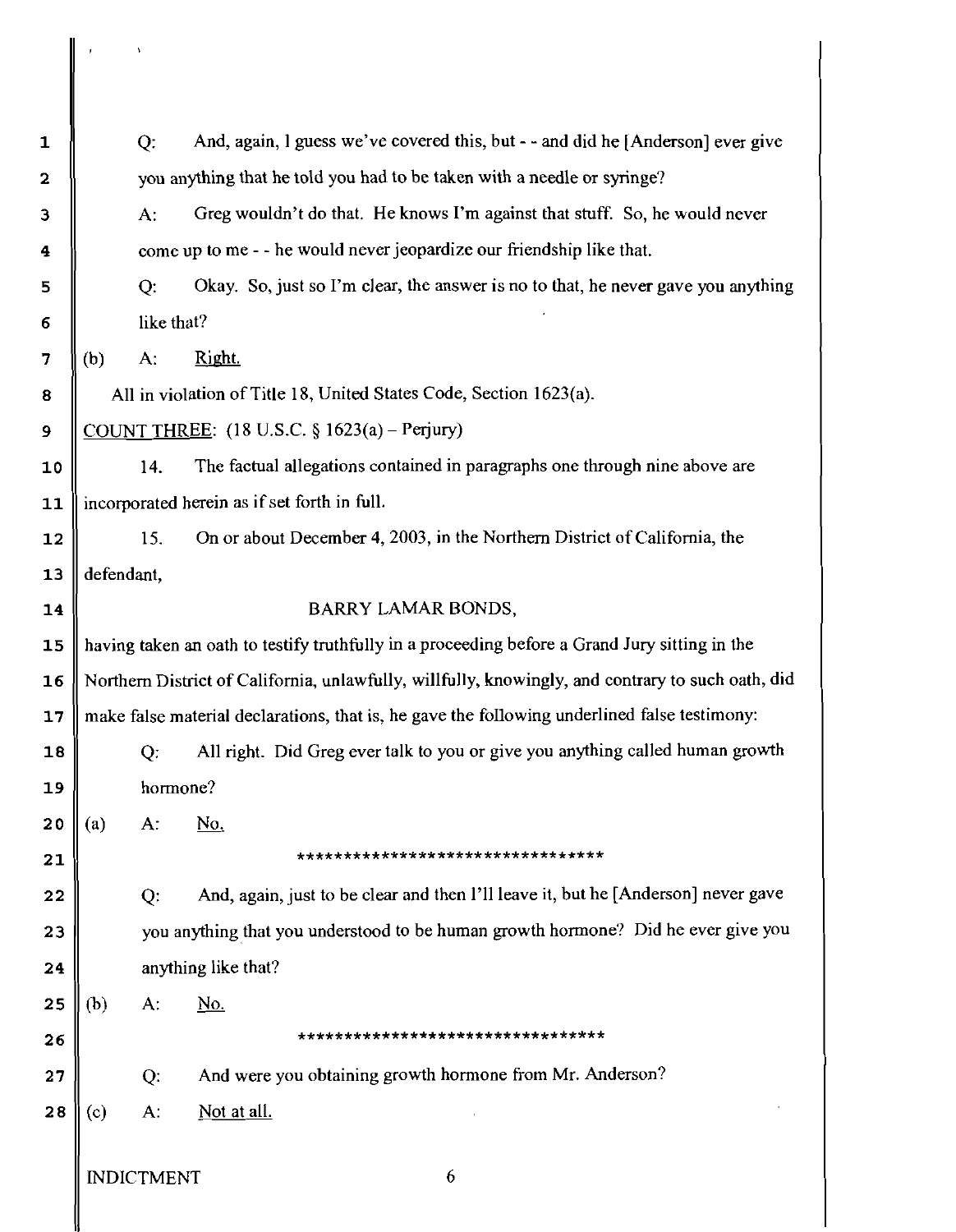\*\*\*\*\*\*\*\*\*\*\*\*\*\*\*\*\*\*\*\*\*\*\*\*\*\*\*\*\*\*\*\*\*  $\mathbf{1}$ Q: In January of 2002, then, again, just to be clear, you weren't getting any  $\overline{2}$ testosterone or growth hormone from Mr. Anderson during that period of time?  $\overline{\mathbf{3}}$  $\ddot{\bf{4}}$ d) A: **No.**  5 All in violation of Title 18, United States Code, Section 1623(a). 6 COUNT FOUR:  $(18 \text{ U.S.C. } 8 \text{ 1623(a) - Perjury})$ 7 16. The factual allegations contained in paragraphs one through nine above are ncorporated herein as if set forth in full. 8 9 17. On or about December 4, 2003, in the Northern District of California, the 10 defendant,  $11$ BARRY LAMAR BONDS, having taken an oath to testify truthfully in a proceeding before a Grand Jury sitting in the  $12$  $13$ Northern District of California, unlawfully, willfully, knowingly, and contrary to such oath, did nake false material declarations, that is, he gave the following underlined false testimony:  $14$ Q: Let me ask the same question about Greg at this point, we'll go into this in a little  $15$  $16$ bit more detail, but did you ever get anything else from Greg besides advice or tips on  $17$ your weight lifting and also the vitamins and the proteins that you already referenced? A: This year, in 2003 - - at the end of 2002,2003 season, when I was going through - 18 -my dad died of cancer, you know, and everyone knows that.  $19$  $20$ Q: Yes. I'm sorry about that.  $21$ A: And everyone tries to give me everything. You got companies that provide us with more junk to try than anything. And you know that as well.  $22$ 23 I was fatigued, tired, just needed recovery, you know. And this guy says: "Try this cream, try this cream." And Greg came to the ballpark and he said, you know: "This 24 will help you recover," and he rubbed some cream on my arm, like, some lotion-type 25 26 stuff, and, like, gave me some flax seed oil, that's what he called it, called it some flax seed oil, man. It's, like: " Whatever, dude."  $27$  $28$ And 1 was at the ballpark, whatever, I don't care. What's lotion going to do to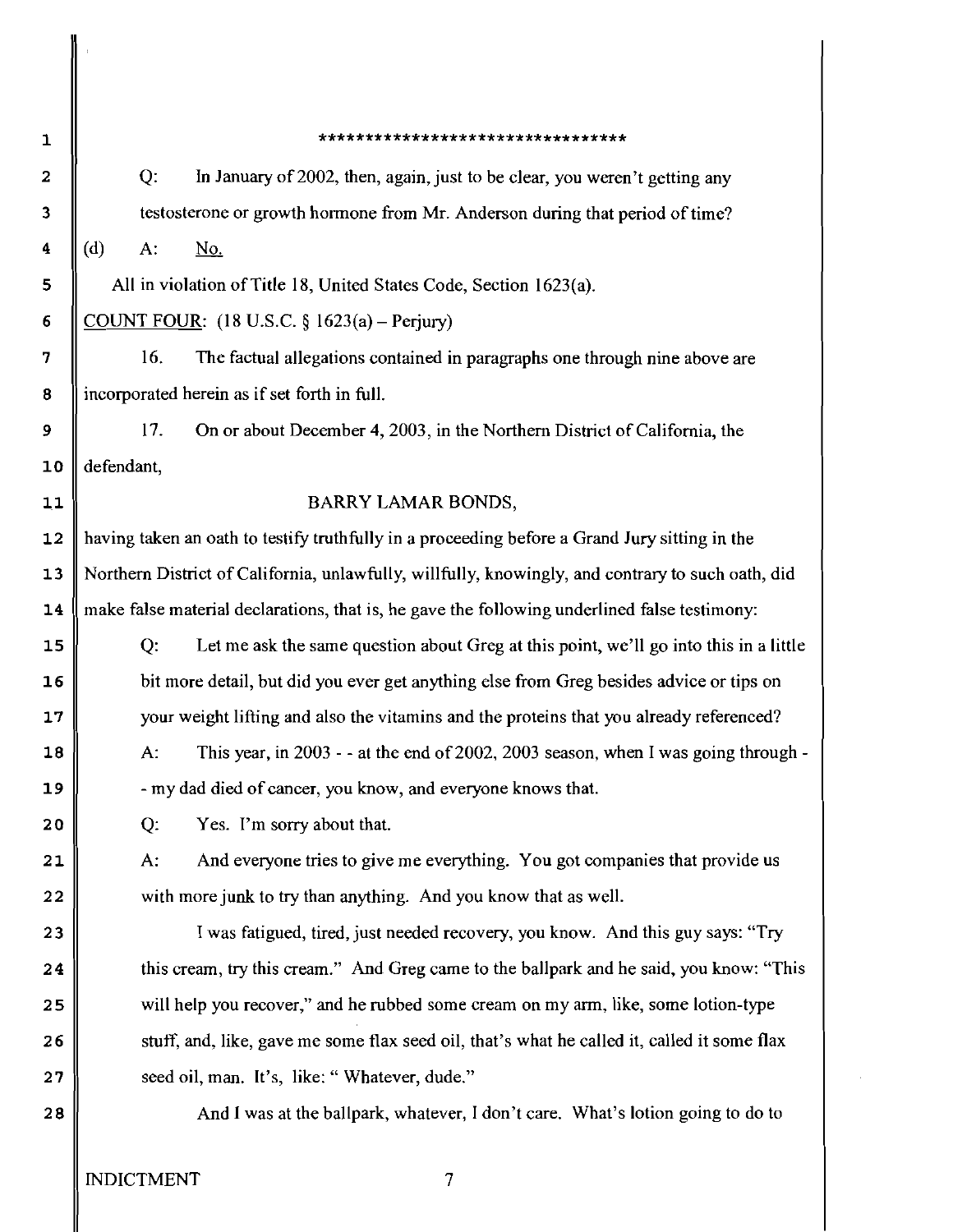| 1  |                                            |                                                                                    | me? How many times have I heard that: "This is going to rub into you and work." Let           |  |  |  |  |
|----|--------------------------------------------|------------------------------------------------------------------------------------|-----------------------------------------------------------------------------------------------|--|--|--|--|
| 2  |                                            | him be happy. We're friends. You know?                                             |                                                                                               |  |  |  |  |
| 3  |                                            | Q:                                                                                 | When did that happen for the first time?                                                      |  |  |  |  |
| 4  | (a)                                        | $A$ :                                                                              | Not until 2003, this season.                                                                  |  |  |  |  |
| 5  |                                            | ********************************                                                   |                                                                                               |  |  |  |  |
| 6  |                                            | $Q$ :                                                                              | And -- all right. So, how many times approximately do you think you got these                 |  |  |  |  |
| 7  |                                            |                                                                                    | tubes with what Mr. Anderson told you was flax seed oil?                                      |  |  |  |  |
| 8  |                                            | $A$ :                                                                              | Maybe once a home stand or something, if that. Greg didn't travel with me on the              |  |  |  |  |
| 9  | road. So, I was at home, when I came home. |                                                                                    |                                                                                               |  |  |  |  |
| 10 |                                            | Q:                                                                                 | And the first time was the beginning of this year's season, in 2003?                          |  |  |  |  |
| 11 | (b)                                        | $A$ :                                                                              | <u>Yes, 2003</u> , because I was battling with the problems with my father and the $-$ - just |  |  |  |  |
| 12 |                                            |                                                                                    | the lack of sleep, lack of everything.                                                        |  |  |  |  |
| 13 |                                            |                                                                                    | ********************************                                                              |  |  |  |  |
| 14 |                                            | Q:                                                                                 | Mr. Anderson had never given you anything or asked you to take anything before                |  |  |  |  |
| 15 |                                            |                                                                                    | the 2003 season; is that right?                                                               |  |  |  |  |
| 16 |                                            | $A$ :                                                                              | We never had those discussions. We don't discuss about his -- you know, part of               |  |  |  |  |
| 17 |                                            | his world of business is his business. My business is my business. So, we don't -- |                                                                                               |  |  |  |  |
| 18 |                                            | Q:                                                                                 | I'm asking --                                                                                 |  |  |  |  |
| 19 |                                            | $A$ :                                                                              | No.                                                                                           |  |  |  |  |
| 20 |                                            | $Q$ :                                                                              | That's not my question. My question is --                                                     |  |  |  |  |
| 21 |                                            | $A$ :                                                                              | No.                                                                                           |  |  |  |  |
| 22 |                                            | Q:                                                                                 | - - prior to the last season, you never took anything that he asked you to take, other        |  |  |  |  |
| 23 |                                            |                                                                                    | than vitamins?                                                                                |  |  |  |  |
| 24 | (c)                                        | A:                                                                                 | Right. We didn't have any other discussions.                                                  |  |  |  |  |
| 25 |                                            | Q:                                                                                 | No oils like this or anything like this before?                                               |  |  |  |  |
| 26 | (d)                                        | А:                                                                                 | No, no, no, not at all. Not at all.                                                           |  |  |  |  |
| 27 |                                            |                                                                                    | ********************************                                                              |  |  |  |  |
| 28 |                                            | Q:                                                                                 | Okay. So, first of all, Mr. Bonds, I guess I want to recheck with you or ask you              |  |  |  |  |
|    | <b>INDICTMENT</b>                          |                                                                                    | 8                                                                                             |  |  |  |  |

∥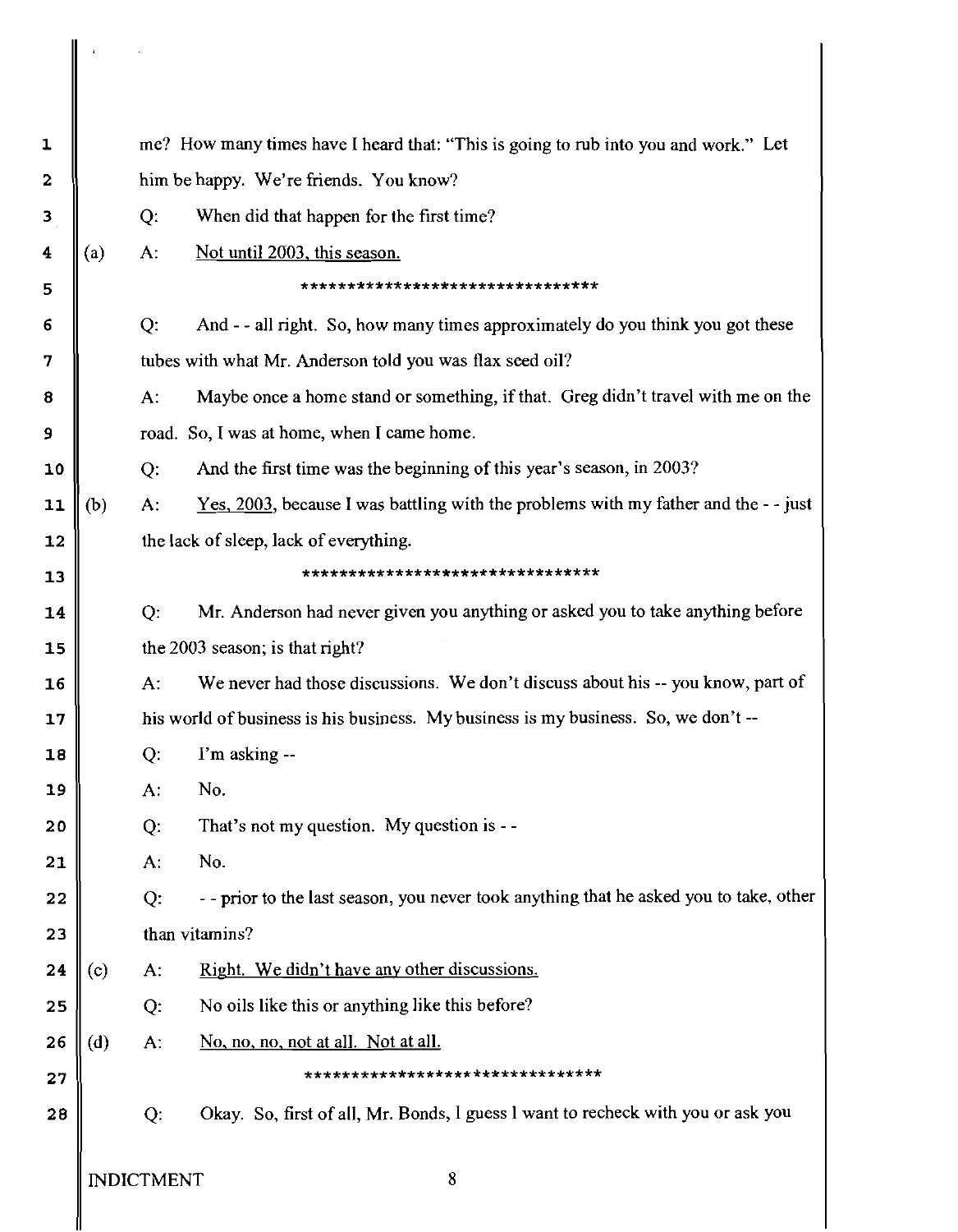again exactly when you started getting the - - what 1'11 call the recovery items, what you understood to be flax seed oil and the cream, when you started getting that from Greg Anderson. I think that you said - - but please correct me if I'm wrong - - that you thought it was prior to this current baseball season.

But let me ask, 1 mean, is it possible it's actually a year before, after the 2000 - well, actually two years before, after the 2001 season? Because this first calendar is dated December 2001 with "BB" on it and its got a number of entries that I'd like to ask you about.

Were you getting items during that period of time from Greg?

 $(e)$ A: No. Like I said, I don't recall having anything like this at all during that time of year. It was toward the end of 2000, after the WorId Series, you know, when my father was going through cancer.

................................

Q: In December 2001.

And what about the - - the clear - - either the clear or the cream, were you getting either of those substances in December of 2001 from Mr. Anderson?

 $17$  $(f)$ A: No. Like I said. I recaIl it beine toward the end of 2002 - - 2002, after 2002 18 season.

Q: Okay.

 $20$  $(g)$ A: And that's what I recall.

\*\*\*\*\*\*\*\*\*\*\*\*\*\*\*\*\*\*\*\*\*\*\*\*\*\*\*\*\*\*\*\*

Q: And you weren't getting this flax seed oil stuff during that period of time [January  $22$ 2002]? 23

A: Not that I can recall. Like I say, I could be wrong. But I'm  $-$ -I'm  $-$ -going from 24  $(h)$ my recollection it was. like. in the 2002 time and 2003 season. 25

26 All in vioIation of Title 18, United States Code, Section 1623(a).

 $27$ Ill

 $\mathbf{1}$ 

 $\overline{2}$ 

3

4

5

6

7

8

9

 $10$ 

11

 $12$ 

 $13$ 

14

 $15$ 

16

19

 $21$ 

28 Ill

INDICTMENT

9